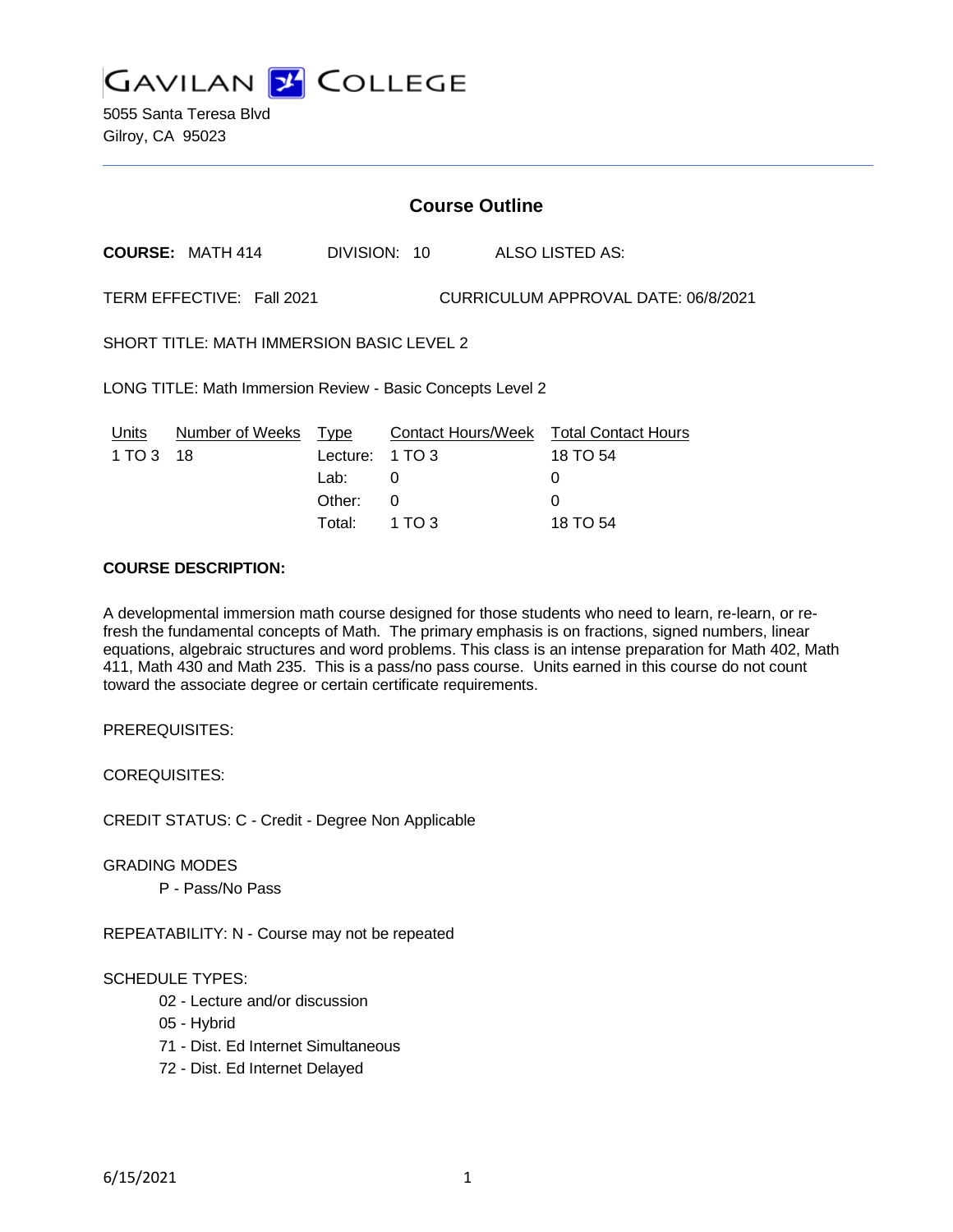### **STUDENT LEARNING OUTCOMES:**

By the end of this course, a student should:

- 1. Perform Basic operations with fractions and solve linear equations involving fractions
- 2. Apply addition and multiplication properties to solving linear equations.
- 3. Formulate and solve word problems using a variety of strategies
- 4. Name algebraic structures using the order of operations
- 5. Identify and discriminate algebraic structures

#### **CONTENT, STUDENT PERFORMANCE OBJECTIVES, OUT-OF-CLASS ASSIGNMENTS**

Curriculum Approval Date: 06/8/2021

1 unit Class Pre - Test 1 hours

Signed numbers - 6 .5 hours

Classwork/Homework

Complete problems on operations with signed numbers including the order of operations problems.

Performance Objective

Students will demonstrate the ability to perform operations with signed numbers.

Fractions - 7.5 hours

Classwork/Homework

Students will be able to complete basic operations with signed fractions and solve linear equations involving fractions.

Performance Objective:

Students will demonstrate ability to simplify fractions, find the LCD of fractions, and perform basic operations with fractions w/o calculator, and solve equations involving fractions + related application problems.

Solving word problems - 1 hour

Classwork/Homework

Performance Objective:

Students will be able to identify and apply general strategies complete computations for application problems.

Final Exam - 2 hours.

2 Unit Class

Covers all the topics of 1 unit Class +

Simplifying Algebraic Expressions - 3.5 hours.

Classwork/Homework

Performance Objective -

Students will be able to identify like terms, combine them, and use the distributive property.

Linear Equations/Applications- 7.5 hours

Performance Objective

Students will be able to apply Multiplication and Addition Properties of Equality to solution of Linear Equations. Students will be able to formulate, analyze, and solve real life problems.

Algebraic structures - 2.5 hours

Classwork/Homework

Performance Objective:

Students will be able to identify and discriminate different algebraic structures, i.e. difference of two squares from the square of the difference.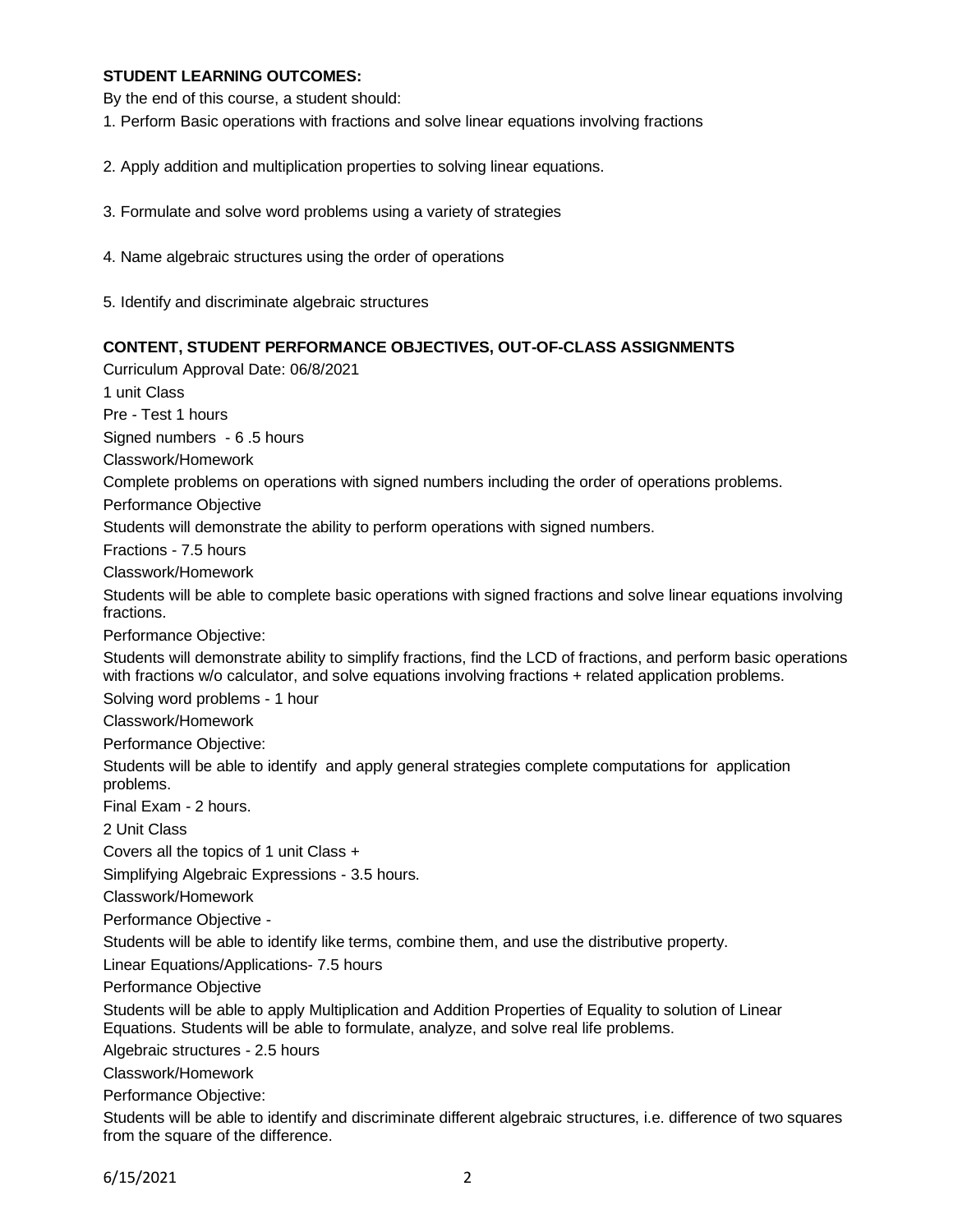Naming algebraic structures - 3.5 hours Performance Objective Students will be able to use the algebraic and symbolic language to express and name the algebraic structures.

Final Exam - 2 hours

### **METHODS OF INSTRUCTION:**

Lecture/discussion format, extensive use of group work, individualized instruction with aide interaction. When proficiency is demonstrated, students have the option to move on to the next area of math within the same unit.

### **OUT OF CLASS ASSIGNMENTS:**

Required Outside Hours: 6

Assignment Description:

HW Assignment: Problems on operations with signed numbers including the order of operations problems.

Required Outside Hours: 6

Assignment Description:

HW assignment: Basic operations with signed fractions and linear equations involving fractions.

Required Outside Hours: 6

Assignment Description:

HW Assignment: Multiplication and Addition Properties of Equality to solution of Linear Equations Required Outside Hours: 6

Assignment Description:

(For 2-unit class) Homework Assignment: Identify like terms, combine them, and use the distributive property.

Required Outside Hours: 6

Assignment Description:

(For 2-unit class) Homework Assignment: Apply Multiplication and Addition Properties of Equality to solution of Linear Equations. Formulate, analyze, and solve real life problems.

Required Outside Hours: 6

Assignment Description:

(For 2-unit class) Homework Assignment: Identify and discriminate different algebraic structures, use algebraic and symbolic language to express and name the algebraic structures.

### **METHODS OF EVALUATION:**

Problem-solving assignments Percent of total grade: 90.00 % Percent range of total grade: 90 % to 100 % Homework Problems; Exams Other methods of evaluation Percent of total grade: 10.00 % Percent range of total grade: 0 % to 10 % Completing "brainstorming" projects/problems

# **REPRESENTATIVE TEXTBOOKS:**

Verified by:Ken Wagman. Basic Mathematics for College Students, Brooks/Cole, or other appropriate college level text.. 2019. ISBN: 1337618403 Reading Level of Text, Grade: 12 Verified by: K. Wagman